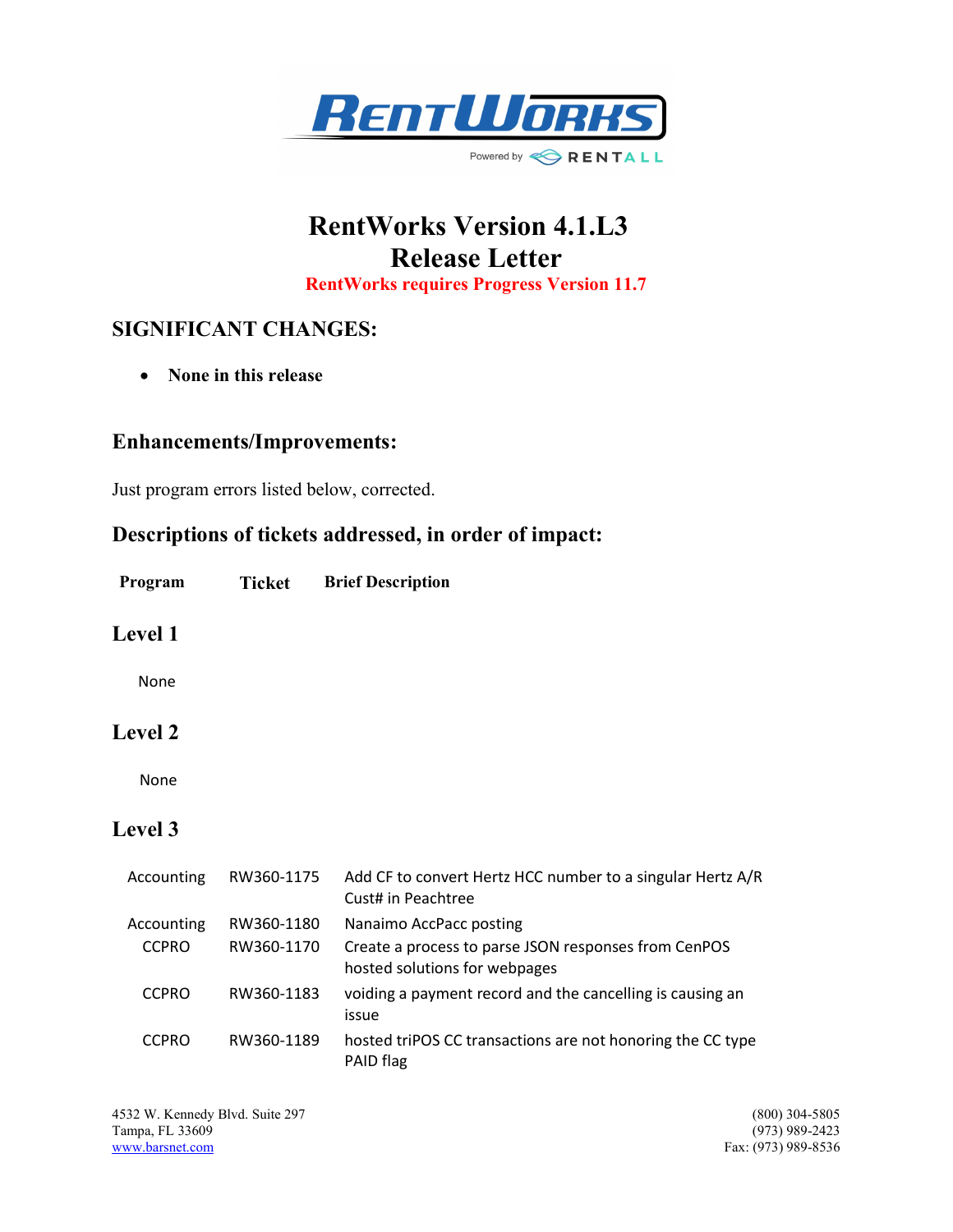| <b>CCPRO</b>   | RW360-1193 | an authorized deposit from the website, turned into a PAID,<br>then CANCEL and the record is deleted and CenPOS server<br>side logging |
|----------------|------------|----------------------------------------------------------------------------------------------------------------------------------------|
| Counter        | RW360-1095 | TAAP original RA Number in clone chain not populated                                                                                   |
| Counter        | RW360-1102 | Duplicate DYNBRS processes created in RW when using the<br>promotion toolbar icon                                                      |
| Counter        | RW360-1103 | field security not working for the Rollover check box on<br>summary screen                                                             |
| Counter        | RW360-1105 | Ping server from webclient to renew session before it expires<br>and disconnects from PASOE                                            |
| Counter        | RW360-1127 | No Before_etResDB record is available message appears<br>when you tab out of the Date-out field during reservation<br>entry            |
| Counter        | RW360-1166 | Exclude "foreign" locations from the check-out location<br>dropdown on the charges/payments screen during check-in.                    |
| Counter        | RW360-1172 | Entering freeform company names are not removed from<br>contract/reservations when company does not exist                              |
| Counter        | RW360-1182 | "No etRentalDB record is available" message when cancelling<br>a contract that was create by a reservation                             |
| Counter        | RW360-1194 | Separate CCPRO server-side logging into customer folders                                                                               |
| Counter        | RW360-511  | Before mailing make sure claim doc is saved                                                                                            |
| Counter        | RW360-587  | Included taxed not deducted from T&M                                                                                                   |
| Interfaces     | RW360-1198 | Fix InvTrx.InspectionIDOut in TAAP Request in Exchanges                                                                                |
| Maintenance    | RW360-1092 | Data Warehouse Translations - provide the ability to setup CC<br>(Paytype) translations in this program                                |
| Maintenance    | RW360-413  | Move SMS settings to ProgSettings                                                                                                      |
| Non-Rev        | RW360-1099 | NonRev lookup does not return correct results                                                                                          |
| <b>OTA API</b> | RW360-1114 | When sending a request to OTAVehRes, the ShareMarketInd<br>is not being processed                                                      |
| <b>OTA API</b> | RW360-1177 | return company name in VehAvailRate when a corp-id/AR<br>customer number is sent in.                                                   |
| <b>OTA API</b> | RW360-408  | Allow after hours return times through OTA link with CF<br>E1010 active                                                                |
| Reports        | RW360-1065 | Show "No records" message in eVoucher report                                                                                           |
| RWMobile       | RW360-1045 | Allow RW mobile to use DMS for check-out and check-in. RW<br>Mobile                                                                    |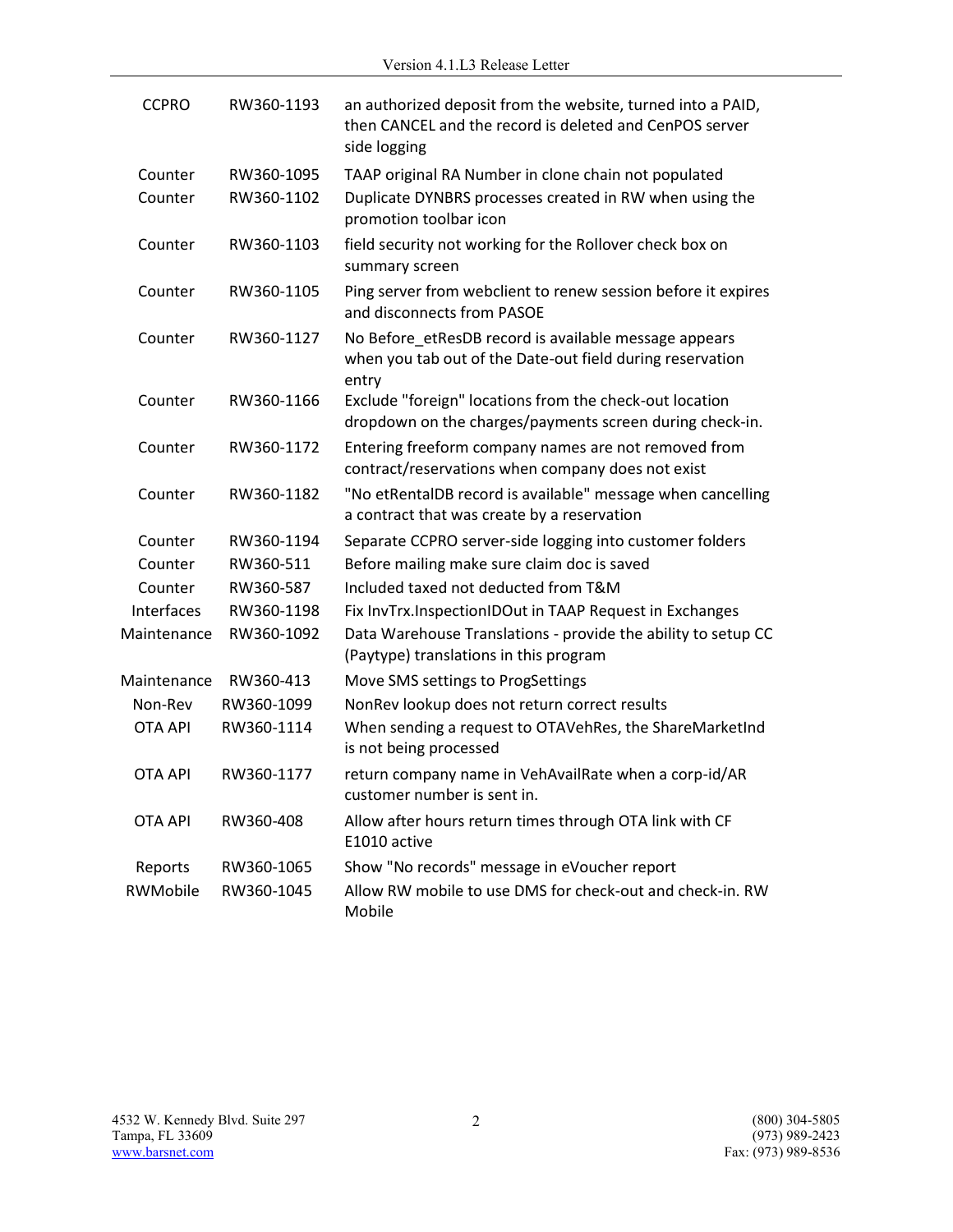## All tickets addressed.

| Area           | JIRA#      | <b>Brief Description</b>                                                                                                               |
|----------------|------------|----------------------------------------------------------------------------------------------------------------------------------------|
| Accounting     | RW360-1175 | Add CF to convert Hertz HCC number to a singular Hertz A/R<br>Cust# in Peachtree                                                       |
| Accounting     | RW360-1180 | Nanaimo AccPacc posting                                                                                                                |
| <b>CCPRO</b>   | RW360-1170 | Create a process to parse JSON responses from CenPOS<br>hosted solutions for webpages                                                  |
| <b>CCPRO</b>   | RW360-1183 | voiding a payment record and the cancelling is causing an<br>issue                                                                     |
| <b>CCPRO</b>   | RW360-1189 | hosted triPOS CC transactions are not honoring the CC type<br>PAID flag                                                                |
| <b>CCPRO</b>   | RW360-1193 | an authorized deposit from the website, turned into a PAID,<br>then CANCEL and the record is deleted and CenPOS server<br>side logging |
| Counter        | RW360-1095 | TAAP original RA Number in clone chain not populated                                                                                   |
| Counter        | RW360-1102 | Duplicate DYNBRS processes created in RW when using the<br>promotion toolbar icon                                                      |
| Counter        | RW360-1103 | field security not working for the Rollover check box on<br>summary screen                                                             |
| Counter        | RW360-1105 | Ping server from webclient to renew session before it expires<br>and disconnects from PASOE                                            |
| Counter        | RW360-1127 | No Before_etResDB record is available message appears<br>when you tab out of the Date-out field during reservation<br>entry            |
| Counter        | RW360-1166 | Exclude "foreign" locations from the check-out location<br>dropdown on the charges/payments screen during check-in.                    |
| Counter        | RW360-1172 | Entering freeform company names are not removed from<br>contract/reservations when company does not exist.                             |
| Counter        | RW360-1182 | "No etRentalDB record is available" message when cancelling<br>a contract that was create by a reservation                             |
| Counter        | RW360-1194 | Separate CCPRO server-side logging into customer folders                                                                               |
| Counter        | RW360-511  | Before mailing make sure claim doc is saved                                                                                            |
| Counter        | RW360-587  | Included taxed not deducted from T&M                                                                                                   |
| Interfaces     | RW360-1198 | Fix InvTrx.InspectionIDOut in TAAP Request in Exchanges                                                                                |
| Maintenance    | RW360-1092 | Data Warehouse Translations - provide the ability to setup CC<br>(Paytype) translations in this program                                |
| Maintenance    | RW360-413  | Move SMS settings to ProgSettings                                                                                                      |
| Non-Rev        | RW360-1099 | NonRev lookup does not return correct results                                                                                          |
| <b>OTA API</b> | RW360-1114 | When sending a request to OTAVehRes, the ShareMarketInd<br>is not being processed                                                      |